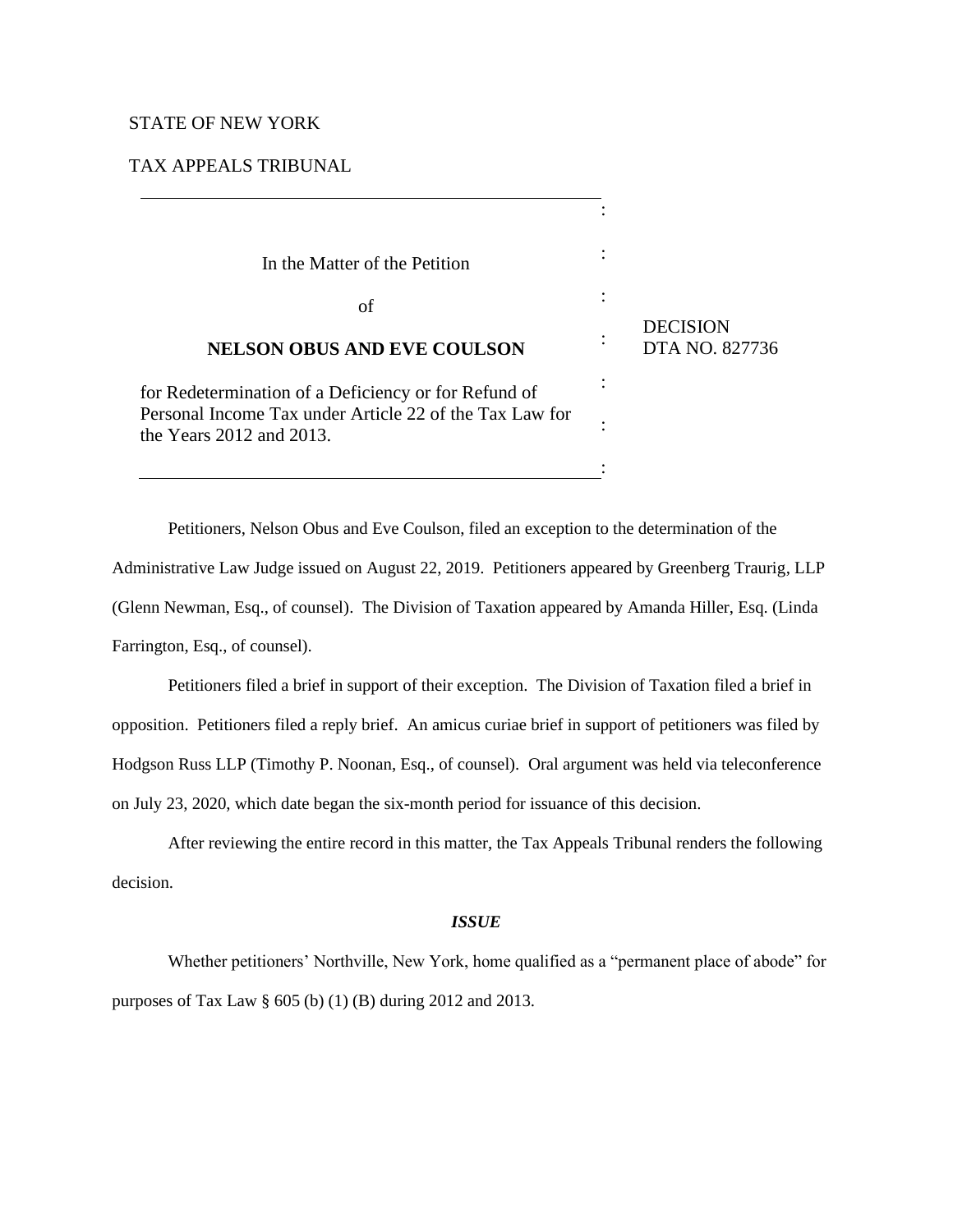## *FINDINGS OF FACT*

We find the facts as determined by the Administrative Law Judge. These facts are set forth below.

1. Petitioners, Nelson Obus and Eve Coulson, husband and wife, are domiciled in the State of New Jersey.

2. Petitioner is a partner and Chief Investment Officer at Wynnefield Capital (Wynnefield) located in New York, New York.<sup>1</sup> Petitioner works primarily out of his office in New York City and, as such, was present within New York for over 183 days during each of the years in issue.

3. On or about December 8, 2011, petitioner purchased a home located in Northville, New York, for \$290,000.00. The home is located more than 200 miles from his office. This home has two stories with five bedrooms and three bathrooms. The home has year-round climate control.

4. In addition to the main house, there is an attached apartment with a separate entrance and key. The apartment is occupied year-round by a tenant who had an existing rental agreement with the prior owners of the home. No rental or lease agreement was submitted into evidence, yet petitioner testified that the monthly rental amount was \$200.00. Petitioner paid all of the expenses associated with the property including housekeeping, pest control, snow removal and yard maintenance, which expenses exceeded the amount of money he received monthly from his tenant. The National Grid account for electric service is in petitioner's name.

5. It is undisputed that petitioners use this home for vacation purposes only. Petitioner enjoys cross-country skiing in the winter months and attending the Saratoga Race Track in the summer. Although the parties do not agree with the specific numbers of days that petitioners spent at the Northville home, they spent no more than two to three weeks there. Petitioners contend it was even less.

6. Petitioners filed joint New York State nonresident income tax returns, forms IT-203, for each of the years at issue. Form IT-203 contains a question regarding whether petitioners maintained living

<sup>&</sup>lt;sup>1</sup> Unless otherwise specified, "petitioner" refers to Nelson Obus.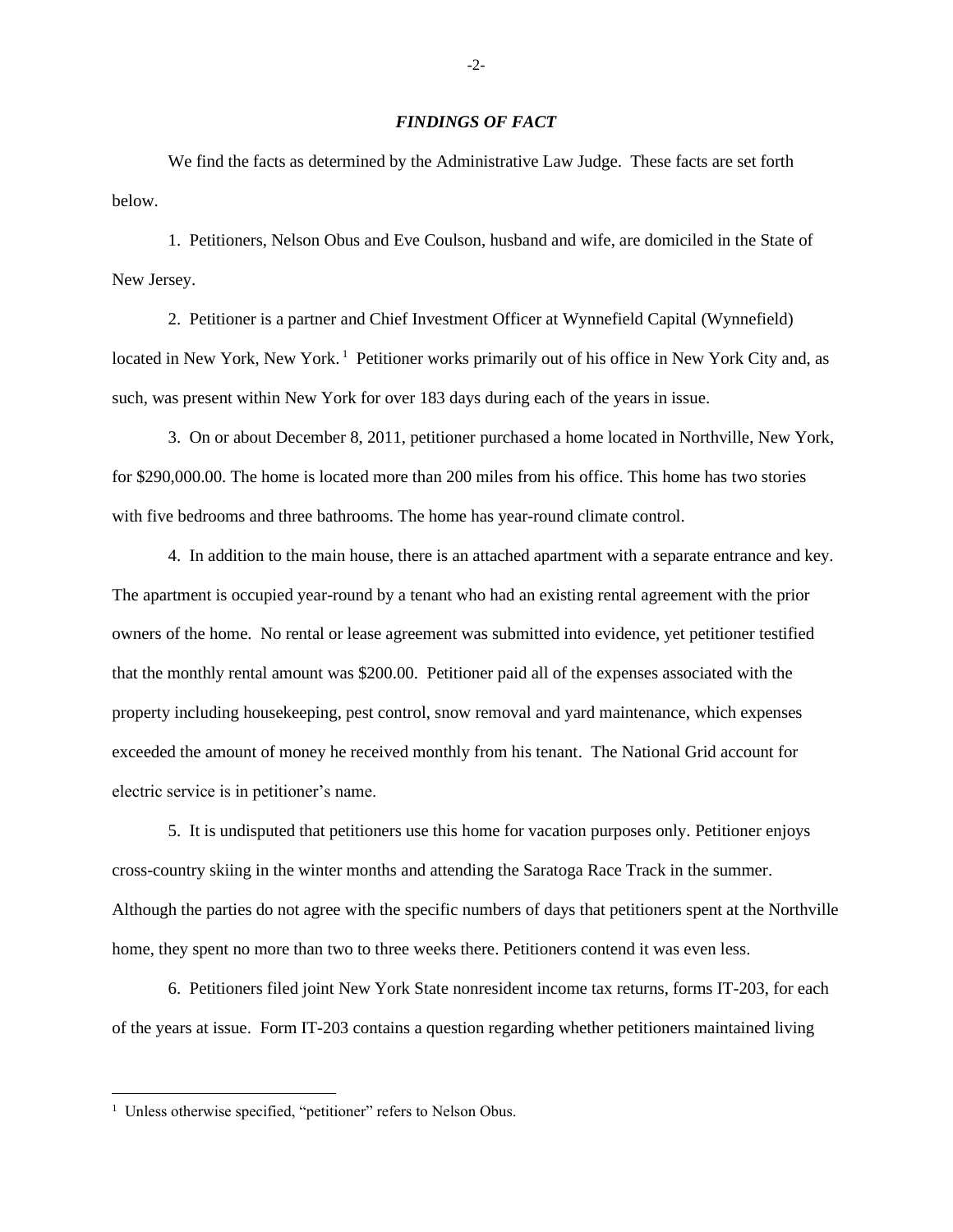quarters within New York State. Petitioners indicated that they did not maintain any living quarters within the State for either 2012 or 2013.

7. After an audit conducted by the Division of Taxation (Division), a notice of deficiency, assessment number L-044606507 (notice), dated April 11, 2016, was issued to petitioners asserting additional New York State income tax due in the amount of \$526,868.00 plus interest and penalty for the years 2012 and 2013. Petitioners were assessed based upon the Division's finding that, since they maintained a permanent place of abode and were present within the State in excess of 183 days, they were liable as statutory residents for income tax purposes for the years 2012 and 2013.

8. Petitioners protested the notice by filing a timely petition with the Division of Tax Appeals on June 27, 2016.

9. A formal hearing was held on October 3, 2018. Both petitioners testified at the hearing; however, they did not submit any documentation into evidence.

### *THE DETERMINATION OF THE ADMINISTRATIVE LAW JUDGE*

The Administrative Law Judge began her determination by setting forth the relevant text of Tax Law § 605 (b), which defines resident individuals for purposes of the personal income tax. The Administrative Law Judge noted that the statute provides for imposition of the tax on individuals domiciled in New York (subject to exceptions not relevant here) and those not domiciled in New York who maintain a permanent place of abode and are present in the State for more than 183 days during the year. The Administrative Law Judge observed that because petitioners were domiciled in New Jersey and Mr. Obus was present in New York for more than 183 days during the tax years at issue, the question that remained was whether petitioners maintained a permanent place of abode in New York during that time.

The Administrative Law Judge next set forth the Division's regulation providing guidance on the statutory term "permanent place of abode." The Administrative Law Judge noted that petitioners' argument primarily took issue with the definition of this term in light of the Court of Appeals' holding in *Matter of Gaied v New York State Tax Appeals Trib.* (22 NY3d 592 [2014]), claiming that because the property was maintained for the use of another, their Northville home could not be deemed their own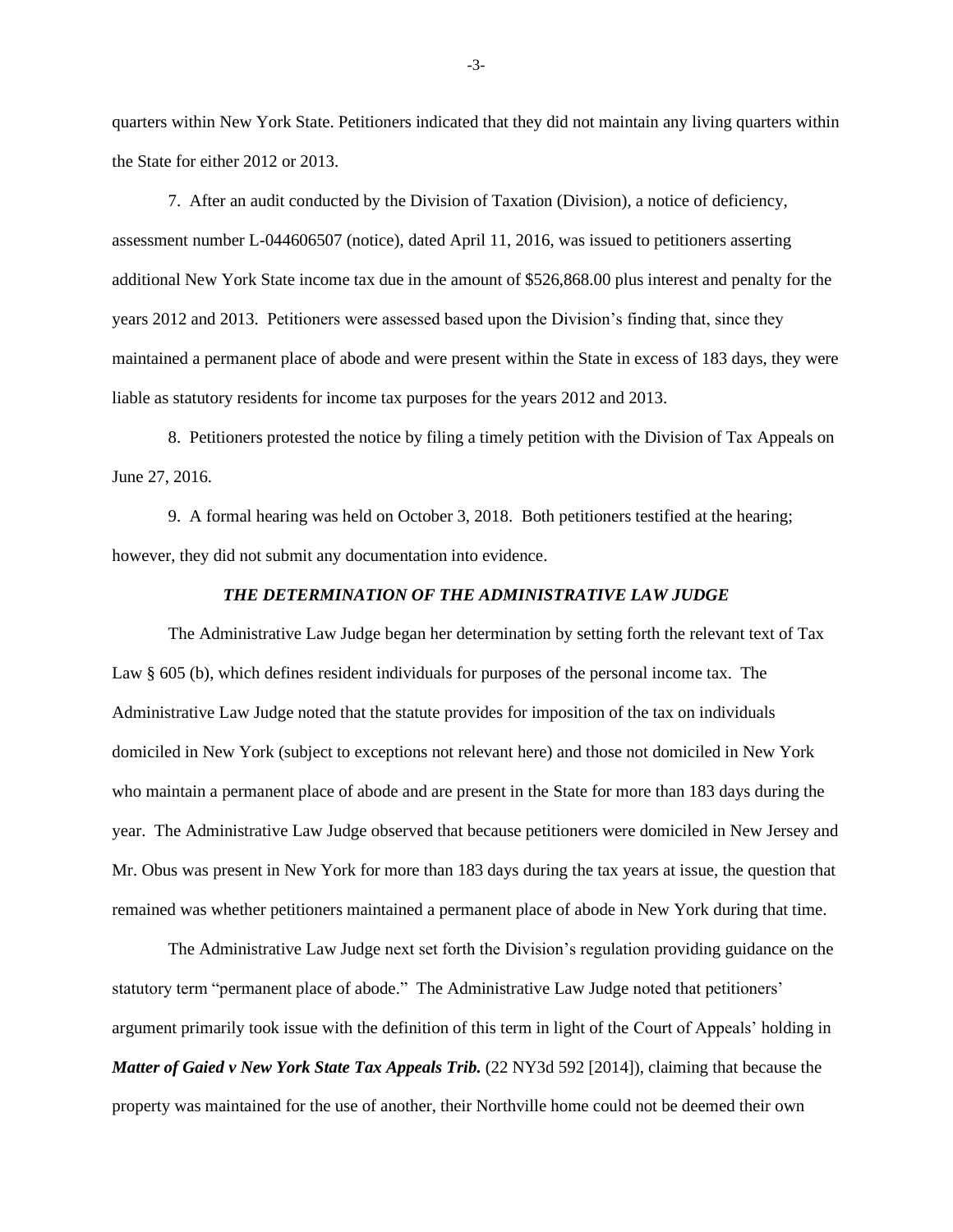permanent place of abode. The Administrative Law Judge compared the facts of *Gaied* with petitioners' and concluded that because the dwelling in question had fully separate living quarters for petitioners and their tenant, *Gaied* was distinguishable. Consequently, the Administrative Law Judge concluded that the Northville home was maintained by petitioners for their own use.

The Administrative Law Judge next considered petitioners' argument that their Northville home qualified for the exception from being considered a permanent place of abode under the Division's regulation as the home, according to petitioners, was used and suitable only for vacations. The Administrative Law Judge found petitioners' contention that a taxpayer's subjective use of a dwelling should be determinative of its status as a permanent place of abode to be without merit, stating that it was the physical characteristics of the home that make it suitable for year-round use. The Administrative Law Judge disagreed with petitioners' argument that the Division's regulations regarding a permanent place of abode were arbitrary and capricious and should be struck down as inconsistent with the statute. The Administrative Law Judge instead found that the regulation attempted to provide guidance as to what constitutes a permanent place of abode and did not impermissibly expand the meaning of the term beyond the meaning contemplated under the statute.

The Administrative Law Judge then addressed petitioners' argument that the application of Tax Law § 605 to them was unconstitutional in that it results in multiple taxation in violation of the Commerce Clause of the United States Constitution. The Administrative Law Judge rejected that argument, concluding that this argument had been considered and rejected by the Court of Appeals in *Matter of Tamagni v Tax Appeals Trib. of State of N.Y.* (91 NY2d 530 [1998]), *cert denied* 525 US 931 [1998]. Notwithstanding, the Administrative Law Judge determined that the alleged constitutional infirmity did not result from an as-applied constitutional violation, but rather constituted a facial challenge to the statute, which lies beyond the jurisdiction of the Division of Tax Appeals.

The Administrative Law Judge thus denied the petition and sustained the notice of deficiency.

-4-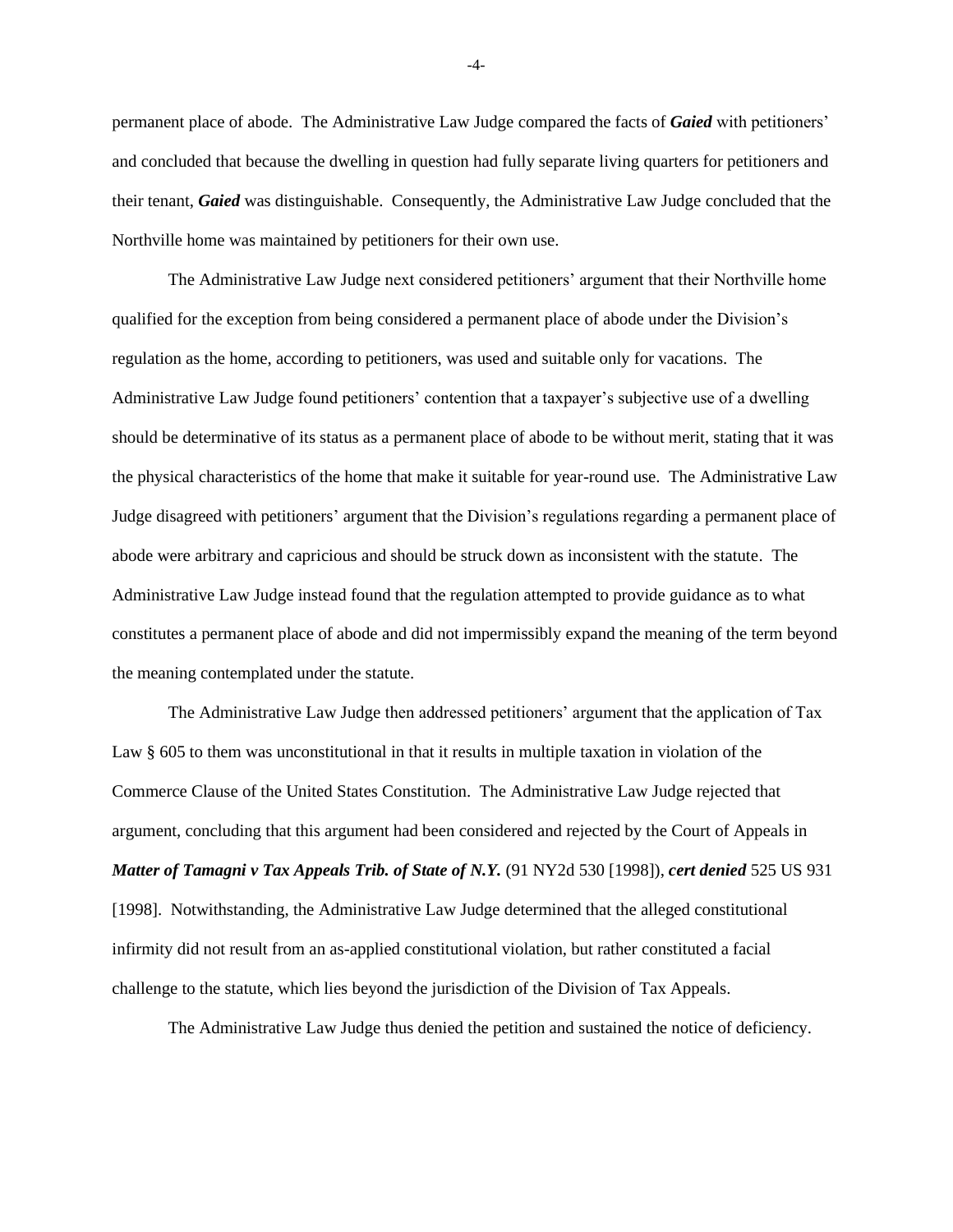#### *ARGUMENTS ON EXCEPTION*

Petitioners present several arguments in support of their exception. First, petitioners allege that the Administrative Law Judge erred in concluding that petitioners qualified as statutory residents, because, according to petitioners, their Northville home does not qualify as a permanent place of abode in light of the Court of Appeals' holding in *Gaied*. In furtherance of this argument, petitioners maintain that the Division's regulations regarding statutory residency are invalid to the extent that "permanent place of abode" is defined in terms of ownership and maintenance without consideration of the taxpayer's subjective use of the dwelling. Petitioners contend that the Administrative Law Judge erred in analyzing the physical attributes of petitioner's Northville home, as *Gaied* stands for the proposition that the correct analysis for determining whether a residence is "permanent" depends on a taxpayer's use of the dwelling rather than the physical characteristics of the dwelling. Petitioners also argue that New York's statutory residency statute is unconstitutional as applied to them in that it violates the Commerce Clause of the US Constitution (Art I, § 8) by failing the internal consistency test as applied in *Comptroller of the Treasury of Maryland v Wynne* (575 US 542 [2015]). Lastly, petitioners maintain that negligence penalties should be abated due to reasonable cause because petitioners' use of the Northville home was not consistent with the meaning of the term "permanent place of abode" as would be commonly understood.

The Division counters that the Administrative Law Judge properly determined petitioners to be statutory residents of New York because Mr. Obus was present in the State for the required number of days and maintained dominion and control over the Northville home during the tax years in question. According to the Division, the Administrative Law Judge correctly recognized the validity of the Division's regulation regarding a permanent place of abode after *Gaied*, which the Division claims does not invalidate its regulation regarding permanency of a dwelling for purposes of Tax Law § 605 (b). The Division agrees with the Administrative Law Judge that petitioners' constitutional argument is a facial challenge to the statute and therefore beyond the jurisdiction of the Division of Tax Appeals to consider. In any case, according to the Division, Tax Law § 605 (b) (1) (B), under the Court of Appeals' holding in *Tamagni*, does not implicate interstate commerce and thus the imposition of personal income tax on

-5-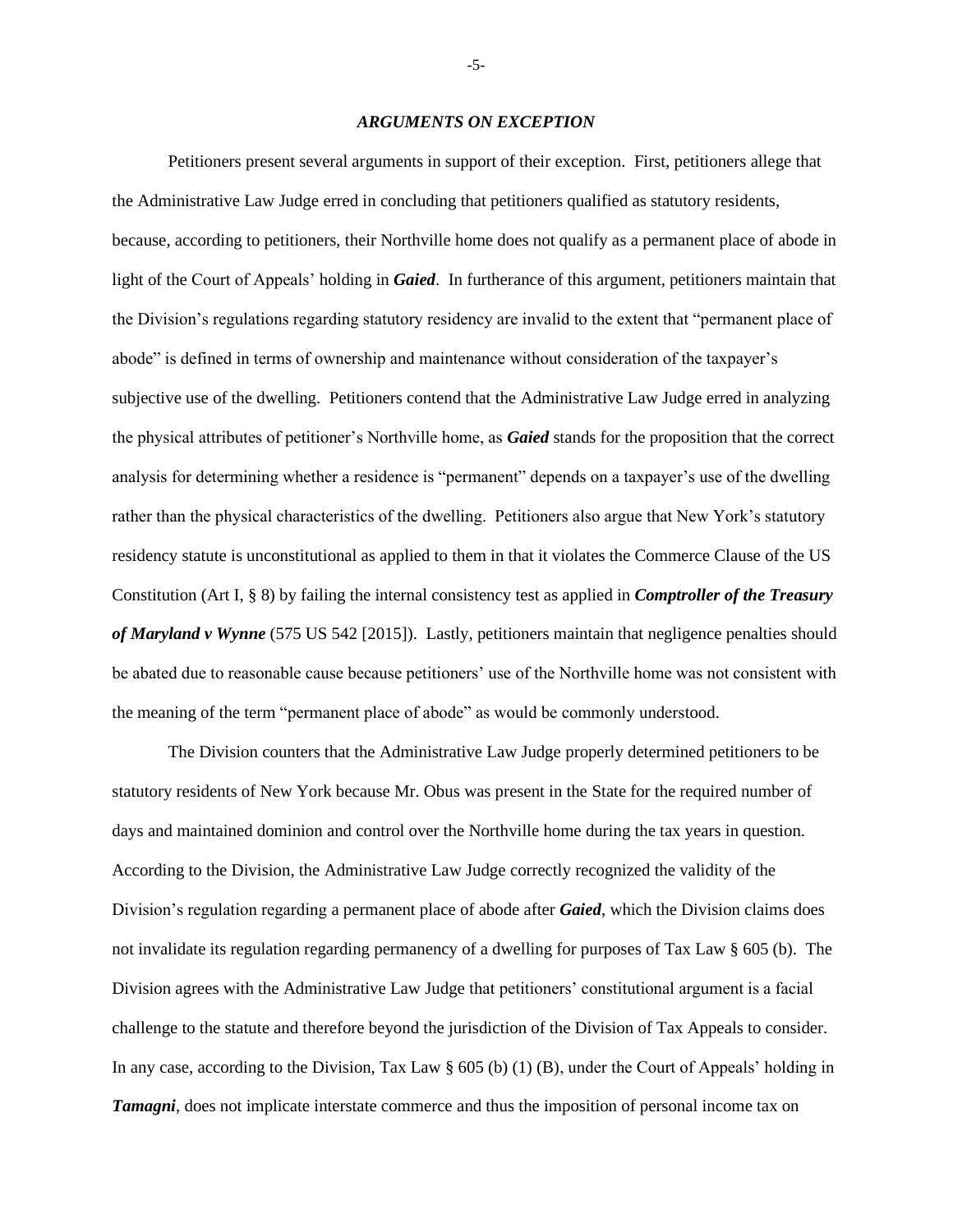petitioners did not violate the Commerce Clause of the US Constitution. Lastly, the Division argues that petitioners failed to bear their burden to show an entitlement to an abatement of penalties assessed against them

### *OPINION*

We begin our decision with Tax Law former  $\S 605$  (b)  $(1)^2$ , which provides definitions of "resident" for purposes of the New York personal income tax imposed on New York residents under Tax Law § 601. The statute provides two bases for state tax residency: individuals domiciled in the State (Tax Law § 605 [b] [1] [A]) and individuals not domiciled in New York but who are present for more than 183 days and maintain a "permanent place of abode" in the State (statutory residence) (Tax Law § 605 [b] [1] [B]). Petitioners' status as New York statutory residents is at issue here.

There is no dispute that Mr. Obus was present in New York for at least 183 days in both 2012 and 2013. There is also no dispute that, by their continuing ownership and upkeep of the property, petitioners maintained the Northville home for the entire two-year period at issue (*see* findings of fact 3 and 4; *Matter of Evans*, Tax Appeals Tribunal, June 18, 1992 *confirmed* 199 AD2d 840 [3d Dept 1993] [maintenance for purposes of statutory residency consists of "doing whatever is necessary to continue one's living arrangements in a particular dwelling place"]; 20 NYCRR 105.20 [a] [2] [a permanent place of abode must be maintained for "substantially all of the taxable year" to meet the statutory resident definition]).

Petitioners' disagreement with the determination of the Administrative Law Judge concerns her finding that petitioners' Northville home was a "permanent place of abode" within the meaning given that term in Tax Law  $\S$  605 (b) (1) (B).

<sup>&</sup>lt;sup>2</sup> Tax Law § 605 (b) (1) (B) was amended in 2018 (L 2018, c 59, pt O, § 1). Such amendment did not make any changes relevant to the present matter. All references to Tax Law § 605 in this decision refer to the statute in effect during 2012 and 2013.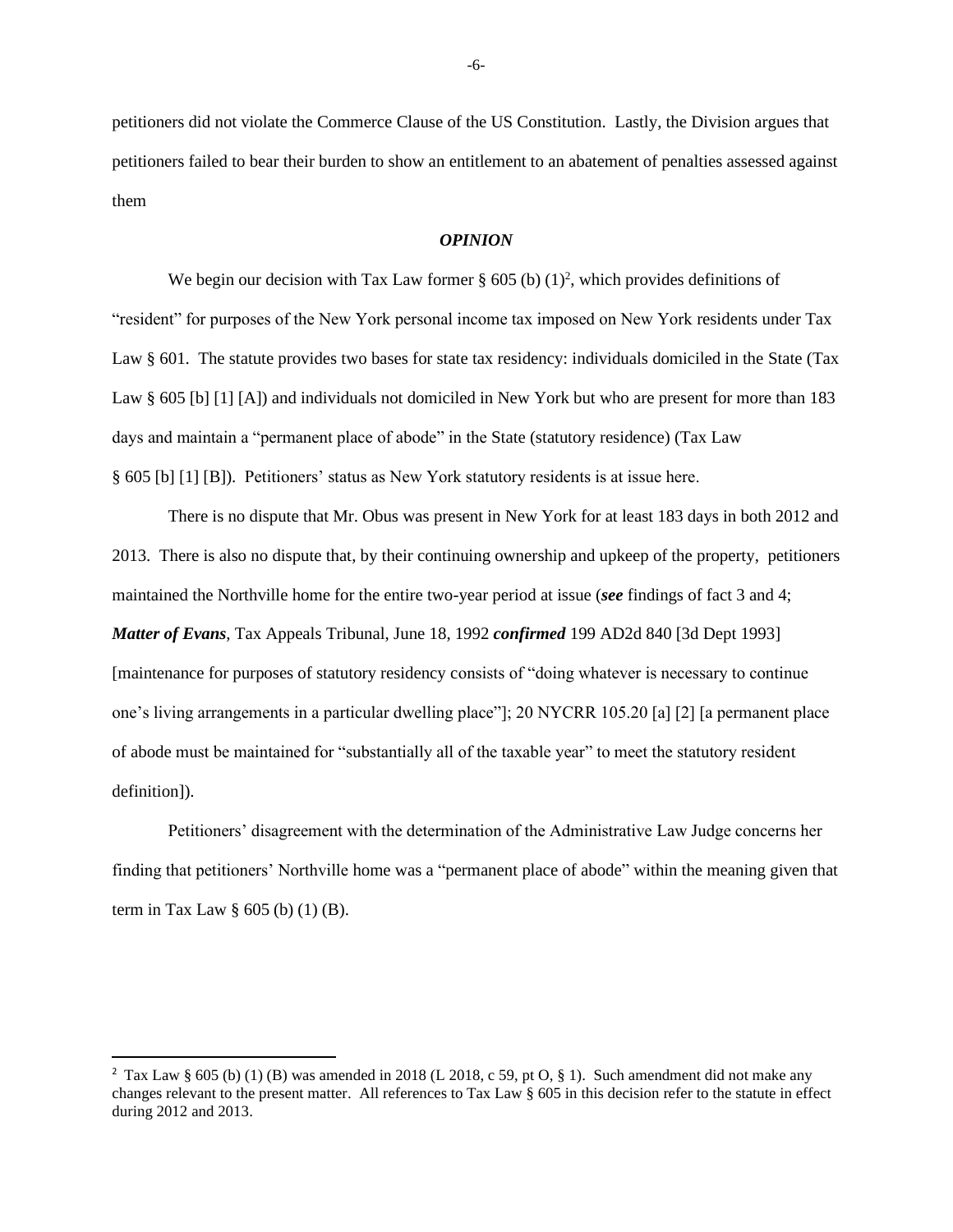The Division has promulgated regulations with respect to New York residency for purposes of personal income tax, including the meaning of "permanent place of abode." The relevant regulation provides, in part:

"A permanent place of abode means a dwelling place of a permanent nature maintained by the taxpayer, whether or not owned by such taxpayer, and will generally include a dwelling place owned or leased by such taxpayer's spouse. However, a mere camp or cottage, which is suitable and used only for vacations, is not a permanent place of abode. Furthermore, a barracks or any construction which does not contain facilities ordinarily found in a dwelling, such as facilities for cooking, bathing, etc., will generally not be deemed a permanent place of abode (20 NYCRR 105.20 [e] [1])."

Petitioners contend that the Division's proposed interpretation of the term "permanent place of abode" is no longer valid in light of the Court of Appeals' ruling in *Matter of Gaied v New York State Tax Appeals Trib.* In *Gaied*, the taxpayer was domiciled in New Jersey and owned an apartment building in Staten Island, where he provided an apartment for his parents with whom he would occasionally stay overnight, although he kept no personal items at the apartment and only stayed overnight at his parents' request. Due to the taxpayer's commuting to his business in Staten Island on a daily basis, the taxpayer was also physically present in New York for greater than the 183 days required to be deemed a statutory resident. This Tribunal, after initially finding in favor of the taxpayer, reversed itself on reargument and held that the taxpayer qualified as a statutory resident because, according to prior decisions of the courts and the Tribunal, the statute only required a taxpayer to maintain a dwelling in order for it to be considered a permanent place of abode (*Matter of Gaied*, Tax Appeals Tribunal, June 16, 2011, citing *Matter of Boyd*, Tax Appeals Tribunal, July 7, 1994 and *Matter of Roth*, Tax Appeals Tribunal, March 2, 1989). That Tribunal decision was affirmed by the Appellate Division (*Matter of Gaied v New York State Tax Appeals Trib.* 101 AD3d 1492 [3d Dept 2012]), but was subsequently reversed by the Court of Appeals (22 NY3d 592 [2014]).

The Court of Appeals held that there was no rational basis for the interpretation that mere maintenance of a dwelling was sufficient to qualify it as a permanent place of abode of a taxpayer for purposes of Tax Law § 605 (b) (1) (*id.* at 598). The Court concluded that "[t]he legislative history of the statute, to prevent tax evasion by New York residents, as well as the regulations, supports the view that in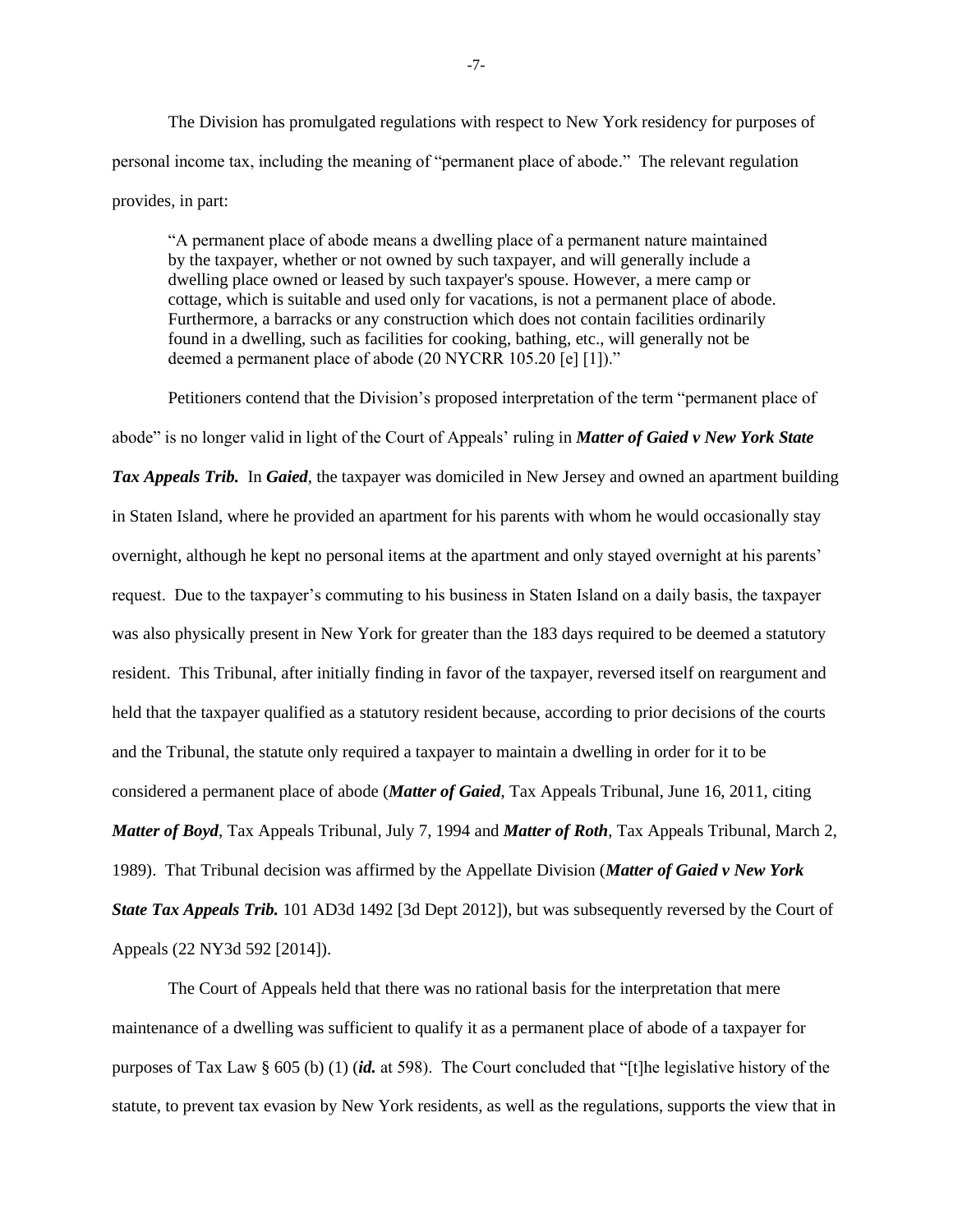order for a taxpayer to have maintained a permanent place of abode in New York, the taxpayer must, himself, have a residential interest in the property" (*id.*).

In light of *Gaied*, the question here presented is whether petitioners had a residential interest in their Northville home sufficient to sustain the Division's determination that their Northville home was a permanent place of abode for purposes of Tax Law  $\S$  605 (b) (1) (B). Petitioners argue that their infrequent, short stays at their Northville home for vacations, when compared to their use of their New Jersey home, were insufficient for such use to deem their Northville home to be a permanent place of abode. In their brief in support, petitioners focus on the meaning of the term "residence," setting forth a dictionary definition thereof and propose that common understanding of the term excludes short or infrequent stays like petitioners' use of their Northville home. Petitioners point out that, at all times during the tax years in question, they maintained a primary residence in New Jersey and thus contend that the Northville home was not a permanent place of abode.

We do not agree with petitioners that the Court of Appeals' holding in *Gaied* excludes use of a dwelling as a vacation home from the meaning of a "residential interest." First, we note that petitioners focus on the first part of the term the Court used in describing the requisite relationship between the dwelling and the taxpayer ("residential") to the exclusion of the second part of the term ("interest") in their discussion. Petitioners would have us construe "residential interest" simply by reference to the dictionary definition of "residence" ("[t]he act or fact of living in a given place for some time" [Black's Law Dictionary, 11th Ed. (2019)]), but the term "residential interest" cannot be given its full meaning without considering both constituent words as component parts of a single concept. "Interest" is defined as "[a] legal share in something; *all or part of a legal or equitable claim to or right in property* . . . [c]ollectively, the word includes any aggregation of rights, privileges, powers, and immunities; distributively, it refers to any one right, privilege, power, or immunity" (Black's Law Dictionary, 11th Ed. [2019] [emphasis provided]). The Court's use of the term "residential interest" thus indicates a broader meaning. Indeed, the Court stated that the question of statutory residency should turn on whether a taxpayer "maintained living arrangements for *himself* to reside at the dwelling" (*Gaied* at 594). Here,

-8-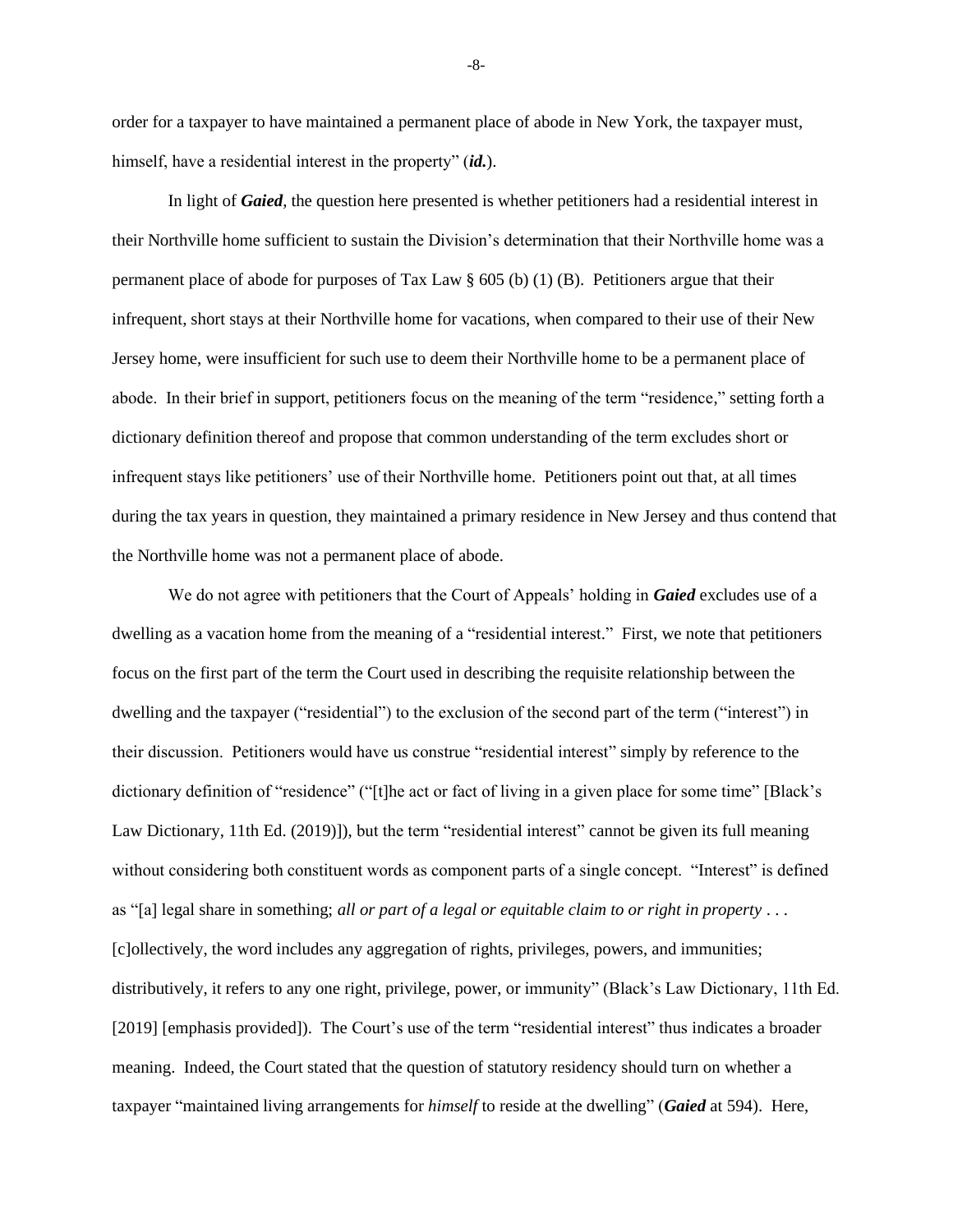petitioners had the right to reside in and maintained living arrangements at their Northville home and exercised that right, albeit sparingly, during the years at issue. Accordingly, we conclude that the Northville home was a permanent place of abode for statutory residency purposes.

Amicus curiae draws attention to our prior decision in *Matter of Barker* (Tax Appeals Tribunal, January 13, 2011), cited by the Administrative Law Judge in her determination below, and states that it was relied upon in error, as *Barker* is no longer controlling precedent after the Court of Appeals' holding in *Gaied* requiring a residential interest of the taxpayer to be found in a permanent place of abode. *Barker* exhibited a similar fact pattern as here, where the taxpayers were domiciled elsewhere but owned a vacation home in New York, which they would use sporadically. The vacation home had physical characteristics that enabled it to be used year-round, including heat, full kitchen, hot water and other amenities enabling such use, and we affirmed the Administrative Law Judge's determination that the home constituted a permanent place of abode based on its physical characteristics and the taxpayers' relationship to it. We agree with amicus curiae that to the extent that our prior decisions state that mere maintenance of a dwelling, without more, is enough to deem a dwelling to be a permanent place of abode (*see e.g. Matter of Roth*), such point of law is abrogated by the Court's holding in *Gaied*.

Petitioners state that their case is distinguishable on the facts from our decision in *Matter of Mays* (Tax Appeals Tribunal, December 21, 2017) because in that case the taxpayer had no other home to return to while here petitioners continue to spend most of their time at their New Jersey home. We agree with the Division that petitioners here conflate elements of domicile and statutory residency analyses. While determining an individual's domicile may turn on a comparative analysis of time spent at the individual's various homes to determine a principal residence (*see e.g. Matter of Angelico*, Tax Appeals Tribunal, March 31, 1994; *see also* 20 NYCRR 105.20 [d] [4]), such a comparative analysis is inapplicable in the context of statutory residency, which applies to non-domiciliaries, such as is the case here. As we stated in *Matter of Mays*, the analysis that should be employed in determining whether a taxpayer maintained a permanent place of abode includes the following:

-9-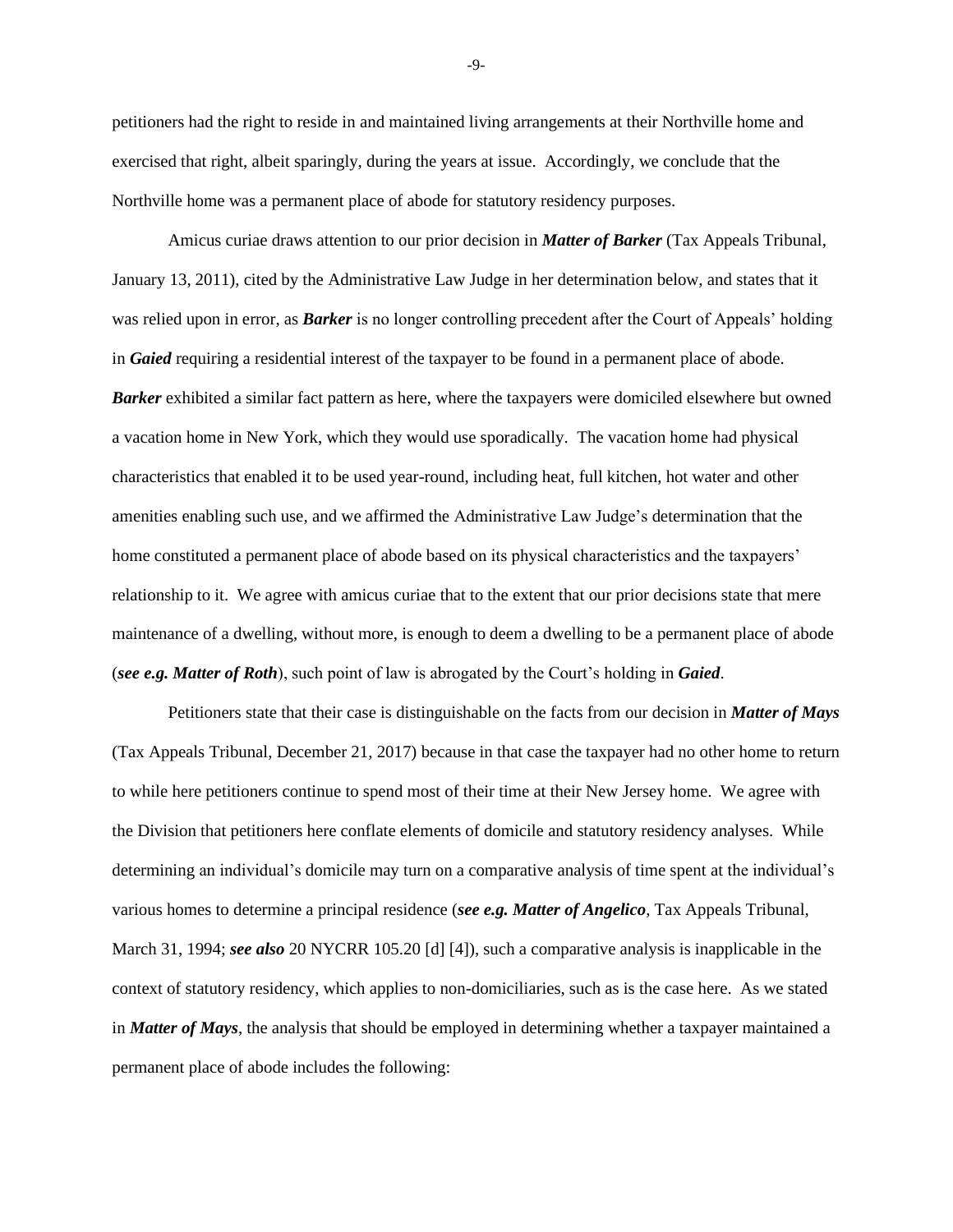"The threshold question when examining whether a taxpayer maintained a permanent place of abode is whether the dwelling exhibits the physical characteristics ordinarily found in a dwelling suitable for year-round habitation. If answered in the negative, the dwelling is not a permanent place of abode. If answered in the affirmative, the question then becomes whether the taxpayer has a legal right to occupy that dwelling as a residence. If this question is answered in the affirmative, and if the taxpayer exercised that right by enjoying his or her residential interest in that dwelling, it can be concluded that the taxpayer maintained a permanent place of abode within the meaning of Tax Law § 605 (b) (1) (B)" (*Mays* [internal citations and quotations omitted]).

Here, we agree with the conclusion reached by the Administrative Law Judge that petitioners' Northville home constituted a permanent place of abode. The dwelling exhibited physical characteristics making it suitable for year-round habitation. Petitioners owned the Northville home and stayed there occasionally for vacation purposes. We thus find that petitioners maintained a permanent place of abode in their Northville home by using it as a vacation home, thereby exercising their residential interest in the dwelling.

We now address petitioners' argument that the Division's regulations are invalid to the extent they define "permanent place of abode" in terms of ownership and maintenance of a dwelling without consideration of the nature of the taxpayer's use of the same (*see* 20 NYCRR 105.20 [e] [1]). However, consideration is paid to subjective use through the regulation's camp or cottage exception given in the regulatory definition thereof: "[h]owever, a mere camp or cottage, *which is suitable and used only for vacations*, is not a permanent place of abode" (*id.* [emphasis added]). The exception from being deemed a permanent place of abode rests squarely on both objective characteristics of the dwelling (suitability) and its subjective use by a taxpayer only for vacations (*id.*). Merely because a particular taxpayer may only use a dwelling for what appears to be vacation purposes and consider it suitable only for such purposes, such subjective consideration of suitability does not exclude the dwelling as a potential permanent place of abode (*see Stranahan v New York State Tax Commn.*, 68 AD2d 250, 253 [3rd Dept 1979]). We are also reminded of the Court of Appeals' acknowledgement that the regulations themselves provide for a requirement of a residential interest in a potential permanent place of abode ("[t]he legislative history of the statute, to prevent tax evasion by New York residents, *as well as the regulations*, supports the view that in order for a taxpayer to have maintained a permanent place of abode in New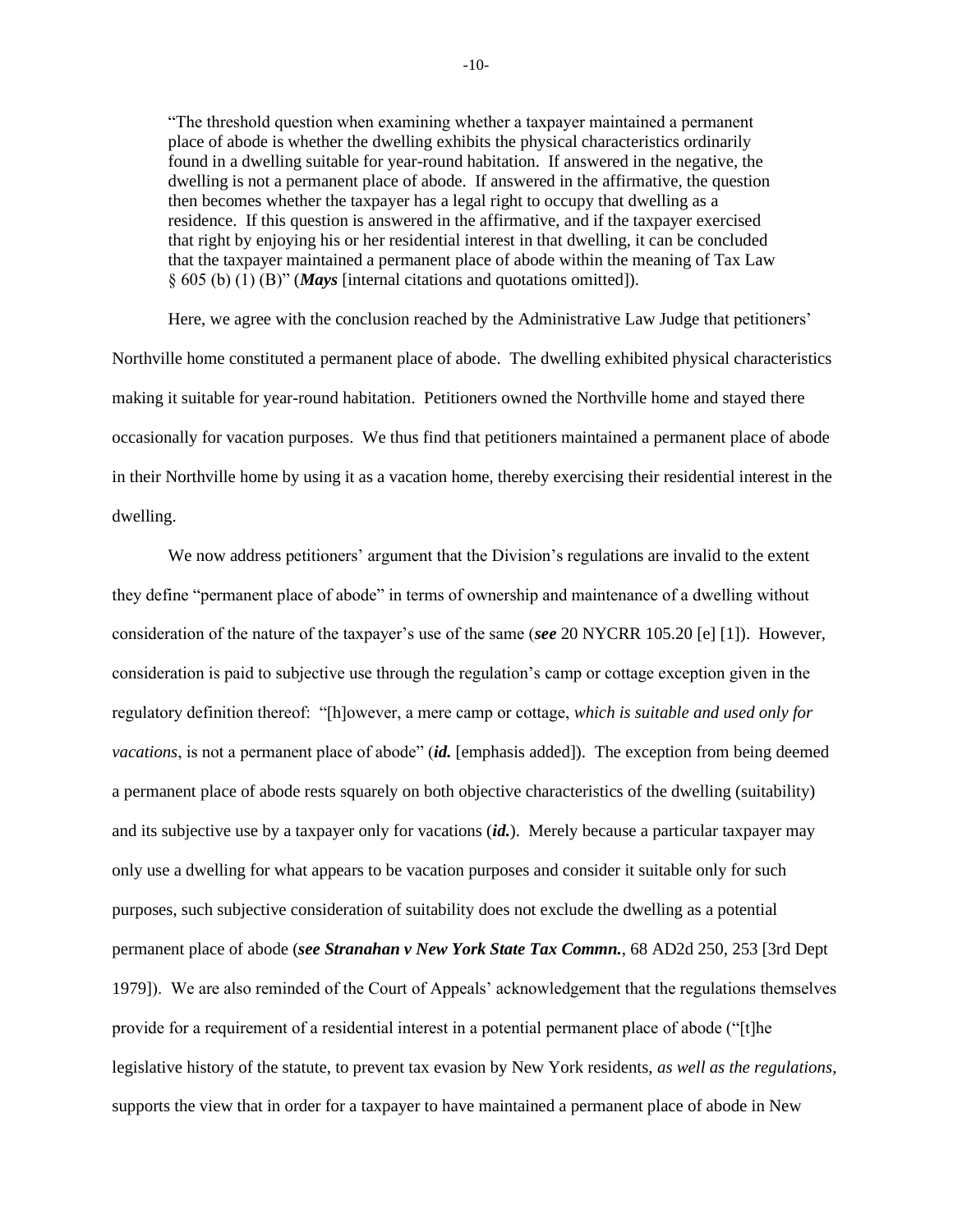York, the taxpayer must, himself, have a residential interest in the property" [*Matter of Gaied*, 22 NY3d at 598 (emphasis added)]). Consequently, we find that the regulation is not inconsistent with the statute and decline petitioners' request to find it invalid.

We also here consider petitioners' claim that Tax Law Law  $\S 605$  (b) (1) (B), as applied to them as non-domiciliaries of New York, violated the Commerce Clause of the US Constitution (Art I, § 8). Petitioners argue that the threat of double taxation renders imposition of New York's personal income tax on them unconstitutional in light of the Supreme Court of the United States' ruling in *Comptroller of the Treasury of Maryland v Wynne* (575 US 542 [2015]). *Wynne* stands for the principle that a state's personal income tax structure must be internally consistent with respect to interstate commerce (*id.*). Petitioners note in their argument that the application of the internal consistency test with regard to New York's statutory residency scheme would lead to the conclusion that Tax Law § 605 (1) (1) violates the dormant commerce clause. Thus, petitioners' argument constitutes a facial challenge. The jurisdiction of this Tribunal, as prescribed in its enabling legislation, does not encompass facial constitutional challenges (*see Matter of Fourth Day Enters., Inc.*, Tax Appeals Tribunal, October 27, 1988).

Lastly, we address petitioners' argument that the penalties imposed by the Division in this matter should be abated due to reasonable cause, claiming that that their use of the Northville home was not consistent with the meaning of "permanent place of abode" as the term is commonly understood. The Division asserted negligence and substantial understatement of liabilities penalties (Tax Law §§ 685 [b] [1], [b] [2], [p]). Pursuant to Tax Law § 689 (e), petitioners have the burden of proof to show by clear and convincing evidence that the deficiency did not result from negligence or an intentional disregard of the Tax Law (Tax Law §§ 685 [b] [1] and [2]) and that the substantial understatement of tax was due to reasonable cause and not willful neglect (20 NYCRR 2392.1 [g] [1]). We find that petitioners have not borne their burden of proof that they acted without negligence or willful neglect. They claim that the term "permanent place of abode" does not carry the commonly understood meaning, implying that interpreting the term as they did was not negligent, but rather done in good faith. However, good faith alone is insufficient to establish reasonable cause for abatement of penalty (*see Matter of Campaniello*,

-11-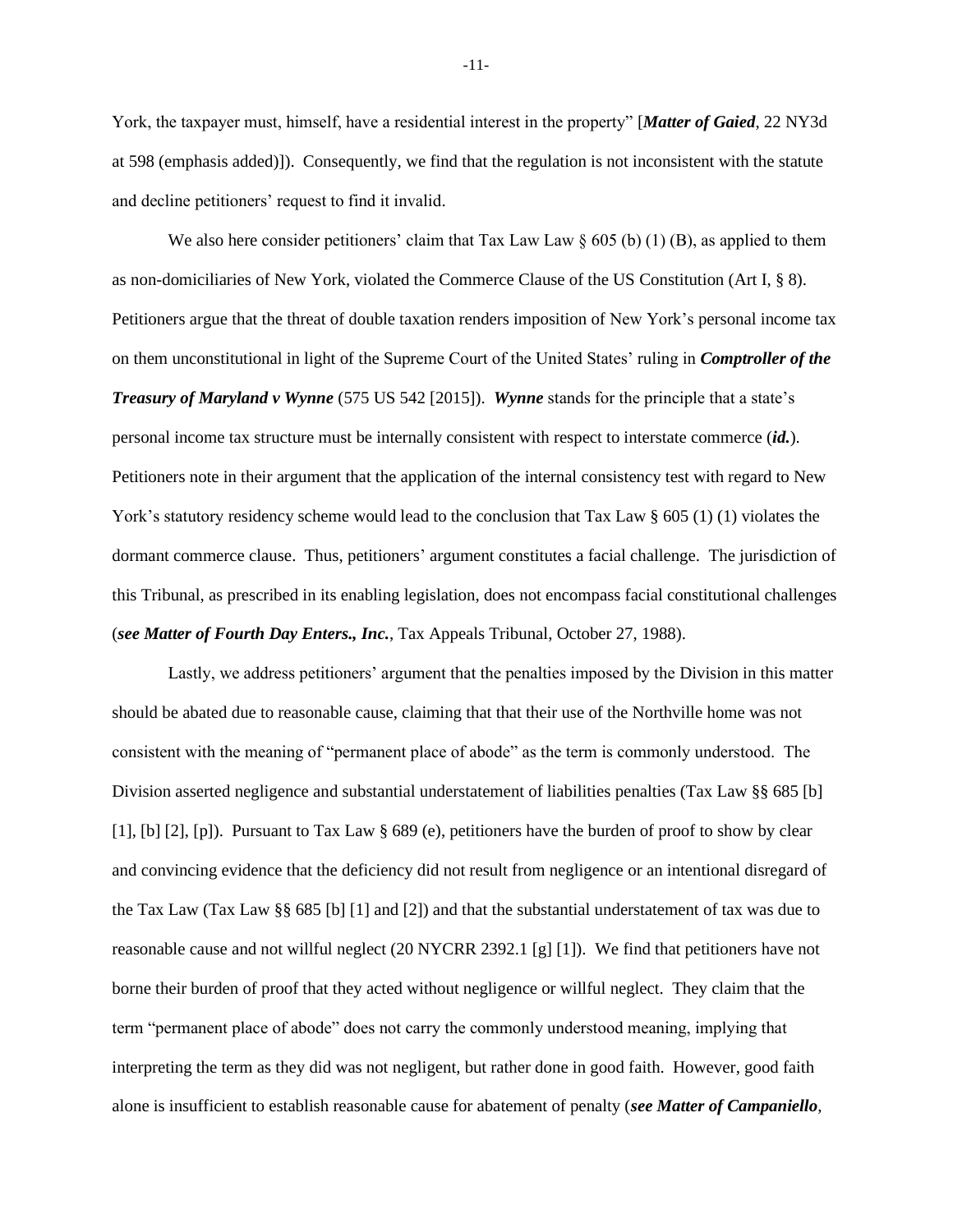Tax Appeals Tribunal, July 21, 2016, *confirmed* 161 AD3d 1320 [3d Dept 2018]; *see also Matter of Auerbach v State Tax Commn.*, 142 AD2d 390 [3d Dept 1988], *lv denied* 32 NY3d 913 [2019]). It is significant that petitioners reported that they did not maintain any living quarters in New York on their nonresident tax returns for the years here at issue. Such a denial is inconsistent with a finding of good faith and supports the imposition of negligence penalties (*Matter of Campaniello*). Moreover, willfulness does not require an intent to deprive the government of its money but only something more than accidental nonpayment (*Matter of Auerbach* at 395). We conclude that petitioners have not shown by clear and convincing evidence that they are entitled to an abatement of penalties in this case.

Accordingly, it is ORDERED, ADJUDGED, and DECREED that:

- 1. The exception of Nelson Obus and Eve Coulson is denied;
- 2. The determination of the Administrative Law Judge is affirmed;
- 3. The petition of Nelson Obus and Eve Coulson is denied; and
- 4. The notice of deficiency dated April 11, 2016 is sustained.